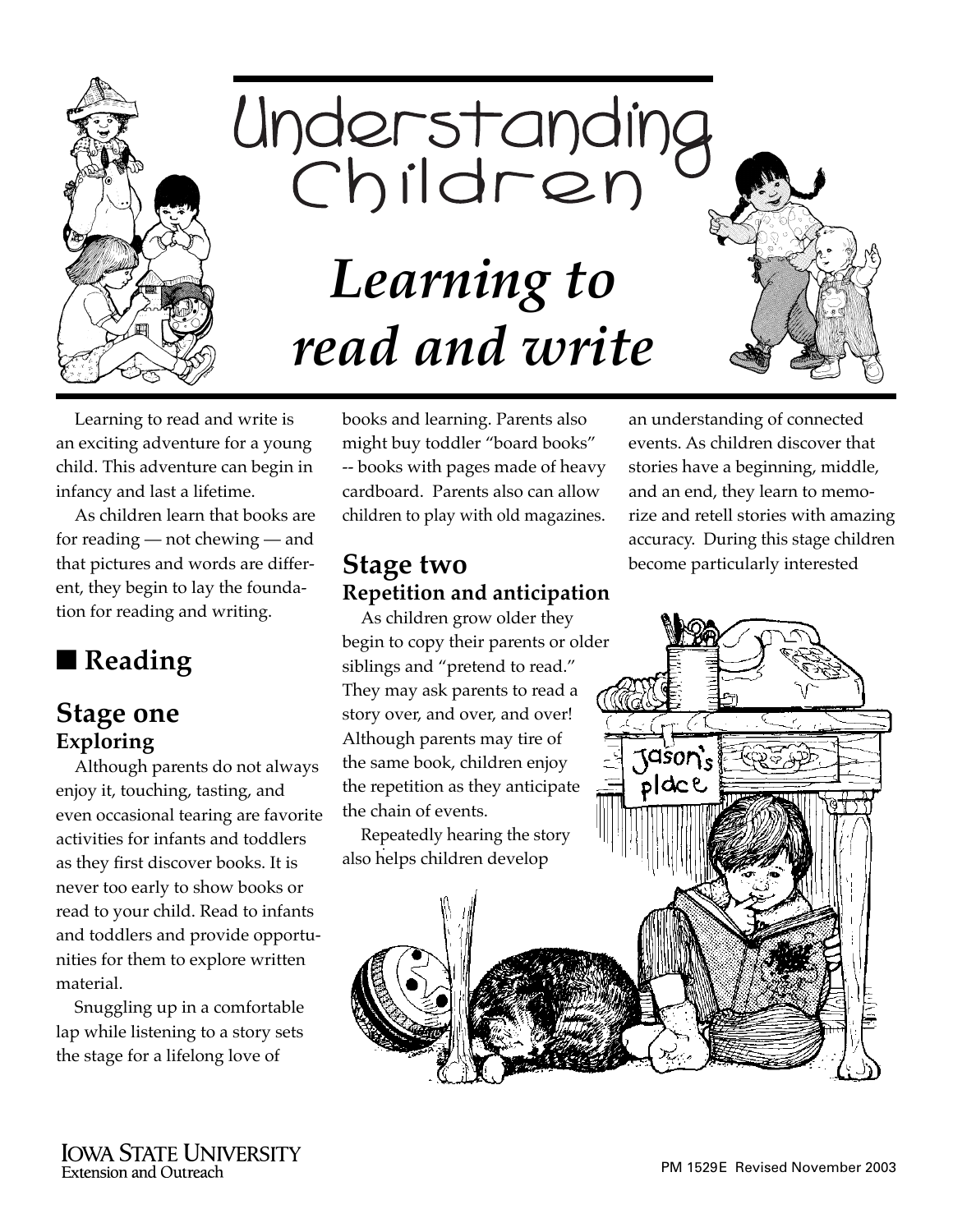in details; if parents skip over a sentence or paragraph in a book, children will protest quite loudly.

## **Stage three Words as symbols for ideas**

During the third stage, children begin to develop a basic understanding that the pictures and words in their book have different purposes. Gradually, they understand that written words are symbols for ideas and thoughts.

#### **Stage four Identifying and matching words**

In the fourth stage, children begin to identify and match words. Although they may not really understand the meaning of specific words or sentences, children often will run their fingers along the sentence or point to individual words as the book is read.

Following along with a finger helps children learn that words are placed in sentences from left to right and in a certain order.

#### **Stage five Focus on meaning**

In this final stage of development, children begin to focus on the meaning of words. They may stop the story repeatedly and ask "What does this say?" They begin to recognize simple words from their favorite books in other reading materials or places. The word "STOP" on a corner stop sign can cause great excitement.

Reading, listening, and writing are important skills that parents can foster early in a child's life. The following are some suggestions for parents to help their children in the fascinating world of words.

• Establish a regular time every day for reading. Reading a story gives children a sense of what reading and writing are all about.

- Get your child a library card and make regular visits to the library. Take advantage of story times and special events sponsored by your library.
- Read to infants and toddlers. They learn to associate reading with the comfort and security of being held and with the wonderful sound of a parent's voice.
- Preschoolers enjoy hearing the same story over and over again. When reading books that repeat phrases, such as *The House that Jack Built***,** give young children an opportunity to participate by letting them read the repetitive parts with you.
- Preschoolers love to "pretend" to read by telling a favorite story they have memorized. Increase your child's involvement by stopping occasionally to ask questions or talk about what is waiting for them at the turn of a page. Questions help children develop important language skills. Try "How many pigs are there? Let's count them together," "Why is the puppy dog sad?" "Can you show me everything in this picture that is red?" "What do you think will happen next?"

• Encourage older children to read aloud to younger siblings, or to read aloud a dramatic piece from a play or a poem. Most children love to put on a good performance.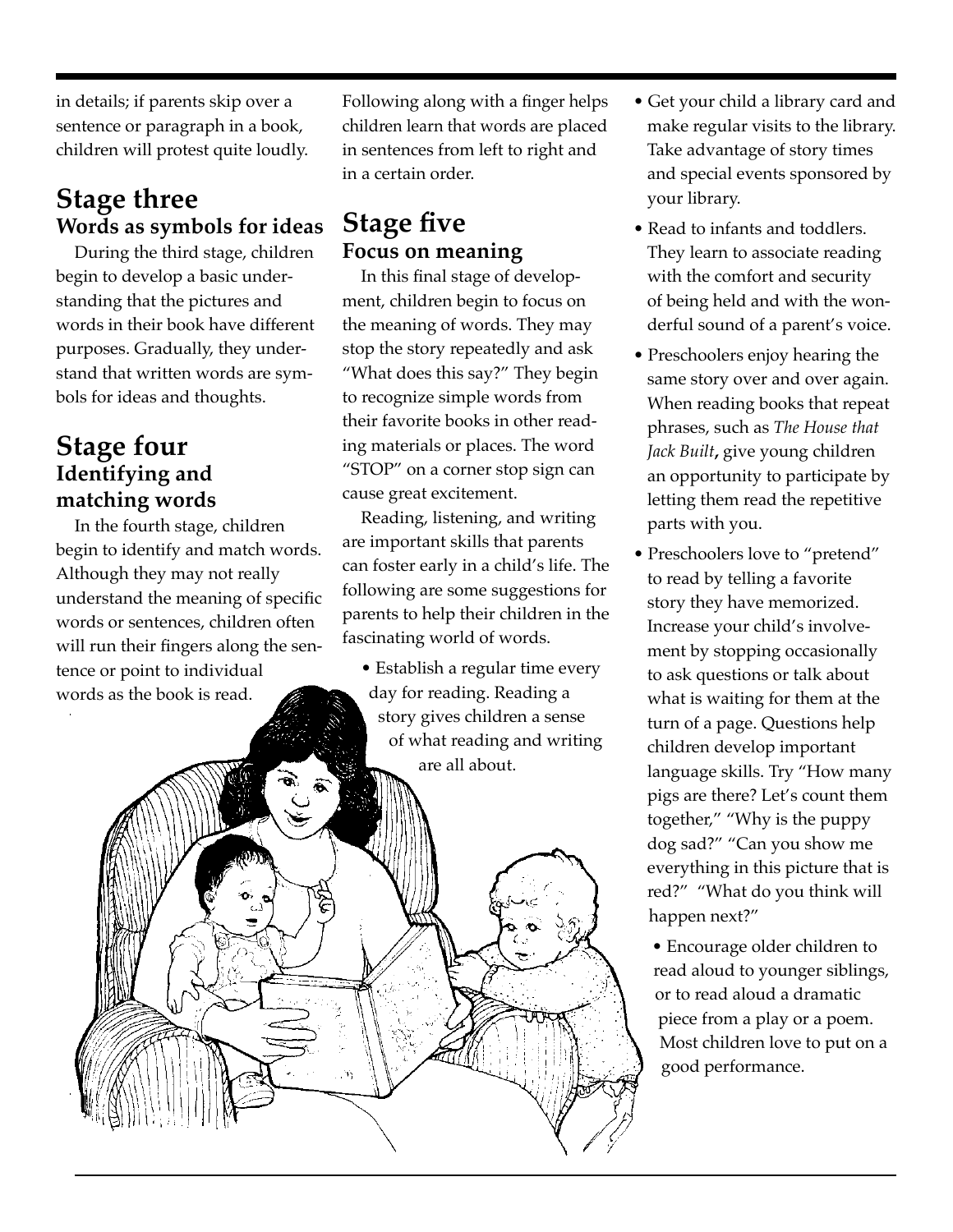- Help your child understand the structure of a book by making a "Me" book using a photo album. Collect pictures of family members, friends, favorite animals, toys, etc. Albums with sturdy pages are easy to keep clean and allow you to change pictures easily. You also can use snapshots, post cards, magazines, and catalog pictures.
- Explain the joy and importance of reading regularly. Before children can become readers, they must learn why people read and what people do when they read.
- Invite your children to help you read a recipe as you cook. Read cooking instructions out loud. Point out measurement markings on measuring cups and spoons.
- Show your children how you must read and write when you pay bills. Let them open your junk mail and decide what is to be saved or tossed. Encourage younger children to use junk mail in pretend play.
- Encourage older children to check the weather predictions and read movie commercials or comic strips in the newspaper. You also might want to help your child start a collection of newspaper and magazine stories about sports, nature, science, etc.
- Provide alternative reading materials such as TV schedules, old catalogs, and magazines. When traveling, read out loud traffic signs, road signs, and billboards. Check with your local librarian for a list of magazines written specifically for children.
- Record a favorite book on tape so that your child can read along. Older children frequently enjoy taping books as a gift for a younger child.
- For more information, ask for *Ages and Stages,* PM 1530a-g, at your county extension office.

### ■ **Writing**

When children write, they begin to focus on the details of written words. The following are some ideas to help you encourage your child's writing skills.

• Let your children make grocery lists and greeting card lists, record birthdays on the family calendar, and make charts for chores.

- Let your child play with an old typewriter (provide a supply of typing paper).
- Write notes to your child about chores and errands and don't forget to include a thank you. Encourage them to write letters and thank you notes to friends and family members. Take dictation for a child who cannot write and read the letter back for the child's approval.
- Let children write with colored chalk on a sidewalk or basement floor.
- Give gifts of pens, pencils, stationery, or a crossword puzzle book.